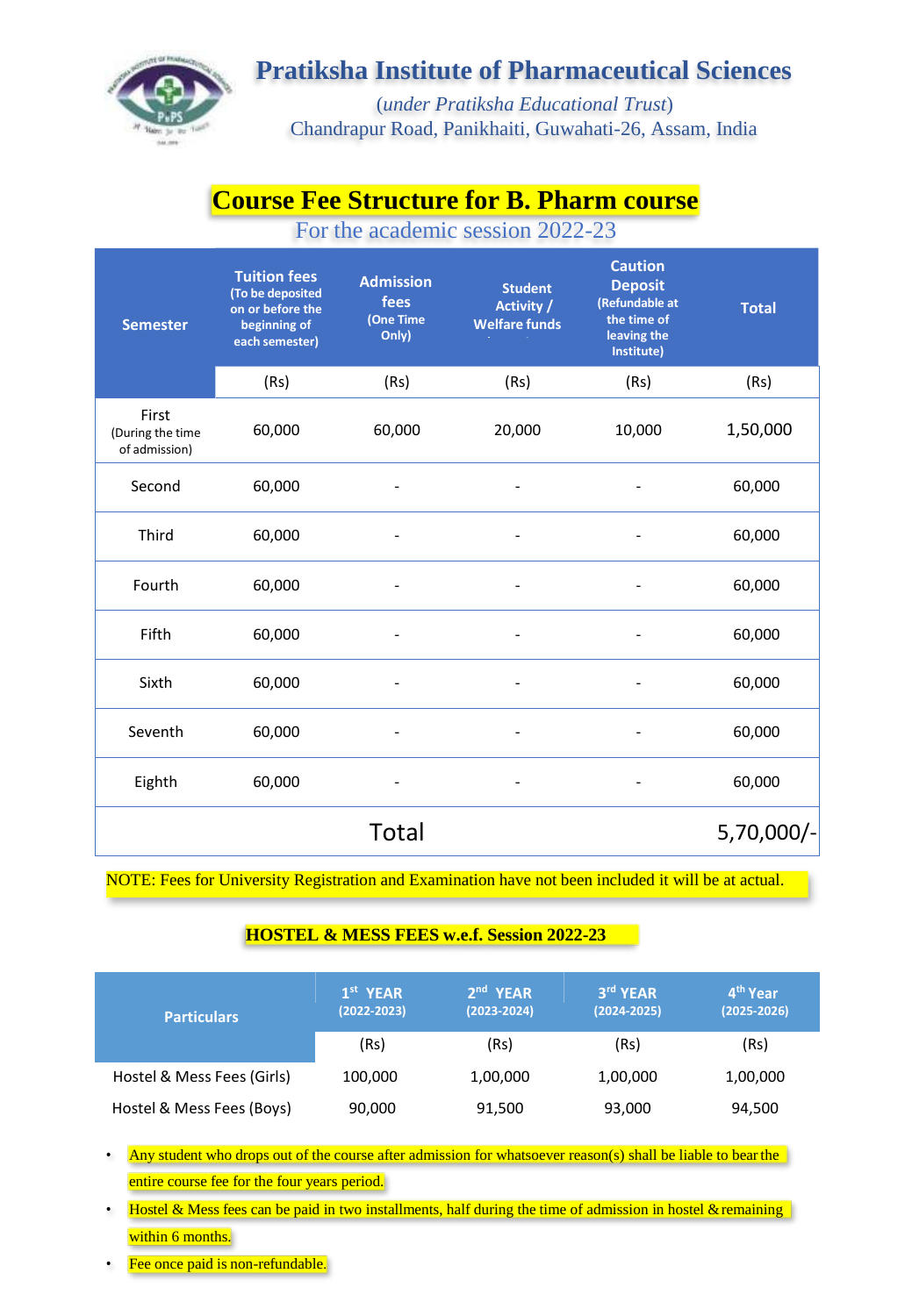

# **Pratiksha Institute of Pharmaceutical Sciences**

(*under Pratiksha Educational Trust*) Chandrapur Road, Panikhaiti, Guwahati-26, Assam, India

# **Course Fee Structure for D. Pharm course**

For the academic session 2022-23

| Year                                       | <b>Tuition fees</b><br>(To be deposited<br>on or before the<br>beginning of<br>each semester) | <b>Admission</b><br>fees<br>(For First year<br>Only) | <b>Student</b><br>Activity /<br><b>Welfare fund</b> | <b>Caution</b><br>deposit<br>(Refundable at<br>the time of<br>leaving the<br>Institute) | <b>Total</b> |
|--------------------------------------------|-----------------------------------------------------------------------------------------------|------------------------------------------------------|-----------------------------------------------------|-----------------------------------------------------------------------------------------|--------------|
|                                            | (Rs)                                                                                          | (Rs)                                                 | (Rs)                                                | (Rs)                                                                                    | (Rs)         |
| First<br>(During the time<br>of admission) | 1,10,000                                                                                      | 35,000                                               | 10,000                                              | 10,000                                                                                  | 1,65,000     |
| Second                                     | 1,10,000                                                                                      | ۰                                                    | -                                                   |                                                                                         | 1,10,000     |
|                                            |                                                                                               | Total                                                |                                                     |                                                                                         | 2,75,000     |

NOTE: Fees for University Registration and Examination have not been included.

#### **HOSTEL & MESS FEES wef Session 2022-23**

| <b>Particulars</b>         | 1 <sup>st</sup> YEAR<br>$(2022 - 2023)$ | $2nd$ YEAR<br>$(2023 - 2024)$ |
|----------------------------|-----------------------------------------|-------------------------------|
|                            | (Rs)                                    | (Rs)                          |
| Hostel & Mess Fees (Girls) | 1,00,000                                | 1,00,000                      |
| Hostel & Mess Fees (Boys)  | 90,000                                  | 91,500                        |

- Any student who drops out of the course after admission for whatsoever reason(s) shall be liable to bear the entire course fee for the four years period.
- Hostel & Mess fees can be paid in two installments, half during the time of admission in hostel & remaining within 6 months.
- Fee once paid is non-refundable.